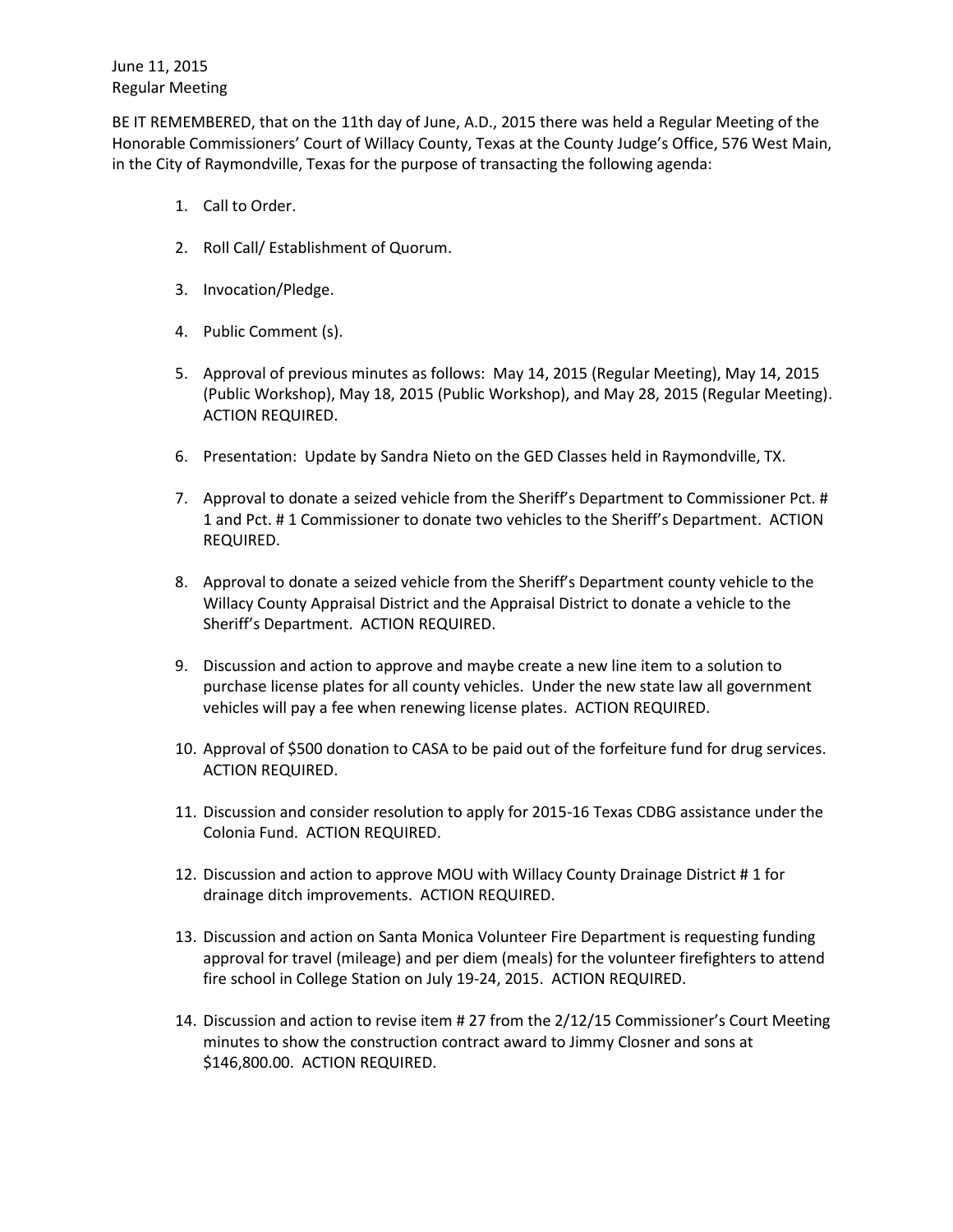- 15. Consider and approve resolution authorizing the submittal of the TDHCA HOME Single Family Program's Reservation System Participant. ACTION REAUIRED.
- 16. Consider and Award Management Services Contract for the 2015 GLO Texas National Disaster Resilience Competition (TNDRC) Program. ACTION REQUIRED.
- 17. Approval of District Attorney's Office lease renewal for copy machine with Archer Business Systems, Inc. ACTION REQUIRED.
- 18. Discuss and consider approval of the 2015 County Commissioners Annual Road Condition Report. ACTION REQUIRED.
- 19. Discuss and consider resolution to apply for 2015-2016 Texas Community Development Block Grant assistance under the Colonia Fund for construction activities. ACTION REQUIERED.
- 20. Consideration and possible action to modify the health insurance plan to include a dual option choice for plan participants. POSSIBLE ACTION REQUIRED.
- 21. Consideration and possible action to enter in to a Letter of Agreement with Doctor's Hospital at Renaissance to provide medical care services to Willacy County plan participants utilizing clearly defined reimbursement schedules. POSSIBLE ACTION REQUIRED.
- 22. Discussion and action to approve renewal of current energy company agreement and/or to enter into a new agreement with another energy company. ACTION REQUIRED.
- 23. Discussion and action to continue partnership with Rio Grande Valley Partnership and to consider advertising in their Rio Grande Valley Economic Development Guide. ACTION REQUIRED
- 24. Approval of Monthly Reports. ACTION REQUIRED.
- 25. Approval of Treasurer's Report. ACTION REQUIRED.
- 26. Approval of Tax Collector's Report. ACTION REQUIRED.
- 27. Approval of Claims. ACTION REQUIRED.
- 28. Approval of Budget Amendments. ACTION REQUIRED.
- 29. Approval of Travel Request. ACTION REQUIRED.
- 30. Adjourn.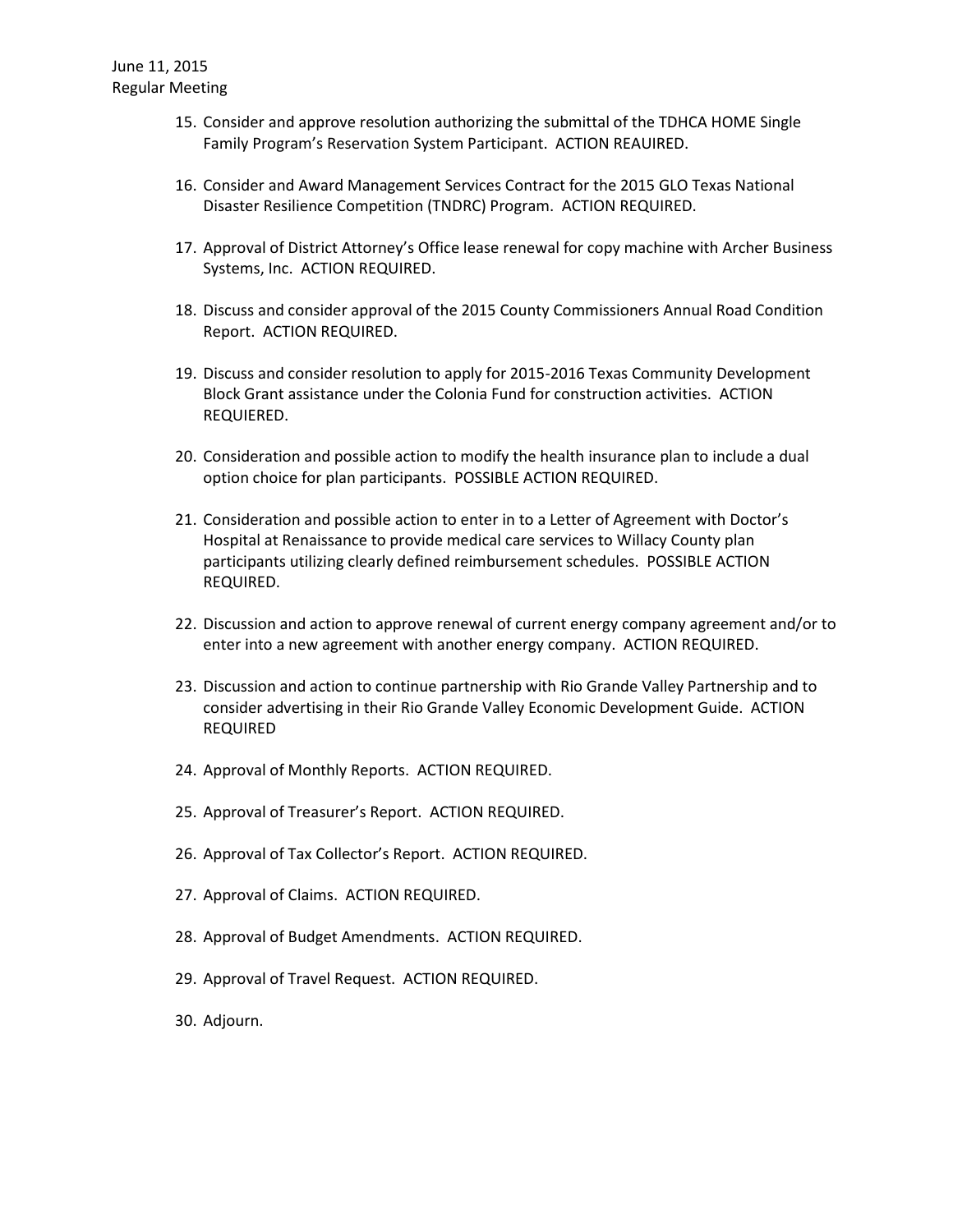> THE COURT MET: PRESENT: Aurelio Guerra, Jr., County Judge, Eliberto Guerra, Commissioner, Precinct 1, Oscar De Luna, Commissioner, Precinct 2, Alfredo Serrato, Commissioner, Precinct 3, Eduardo Gonzales, Commissioner, Precinct 4, Bernard Ammerman, County Attorney, **ABSENT** Ida Martinez, County Auditor, Terry Flores, County Clerk,

> > WHEREUPON, the Court was opened to the following proceedings were had to wit:

- PERSONS VISITING THE COURT: Eric M. Venderber Alejandra Sanchez Fawn Foundray-Golich Dora Coy Cat Agustin Lopez Cruz Rodriguez Toni Luna Griselda Saldivar Perla De Luna
- 1. Call to Order Chairman Aurelio Guerra, Jr.
- 2. Roll Call/Establishment of Quorum All Present
- 3. Invocation Commissioner Gonzales Pledge Commissioner Guerra
- 4. Public Comment(s) Lydia F. Rodriguez concern over stray dogs. Manuelita Mata concern over stray dogs.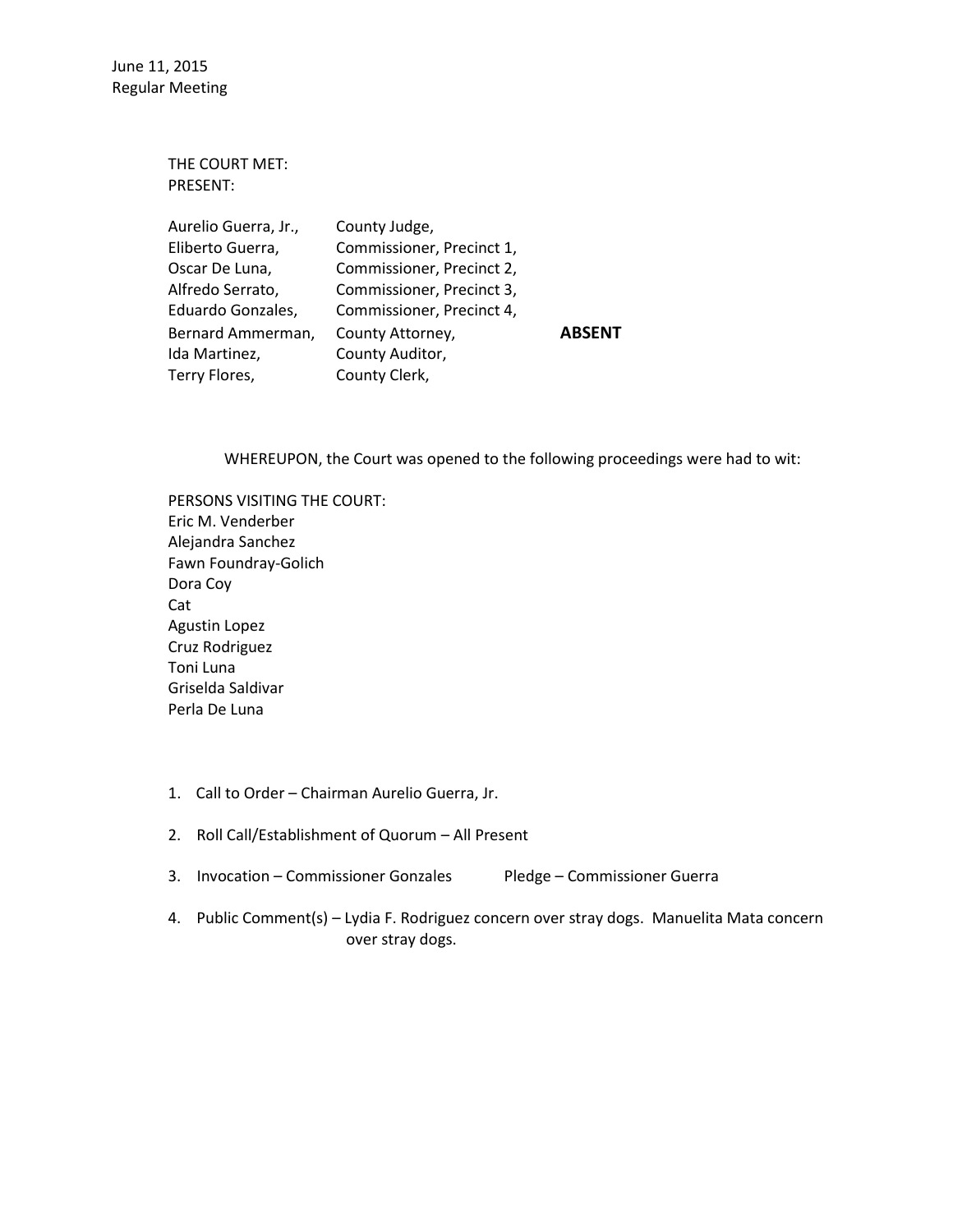> Agenda # 5 IN REGARDS TO APPROVAL OF PREVIOUS MINUTES AS FOLLOWS: MAY 14, 2015 (REGULAR MEETING), MAY 14, 2015 (PUBLIC WORKSHOP), May 18, 2015 (PUBLIC WORKSHOP), AND MAY 28, 2015 (REGULAR MEETING)

Motion was made by Commissioner Gonzales, seconded by Commissioner Serrato to approve the previous minutes as following: May 14, 2015 (Regular Meeting), May 14, 2015 (Public Workshop), May 18, 2015 (Public Workshop) and May 28, 2015 (Regular Meeting). Motion was put before the Court by the Chairman. Commissioners Guerra, De Luna, Serrato and Gonzales voting AYE. NAYS NONE. Motion was declared carried.

Agenda # 6 PRESENTATION: UPDATE BY SANDRA NIETO ON THE GED CLASSES HELD IN RAYMONDVILLE, TX

Presentation on the GED classes in Raymondville, Texas by Toni Luna representing Dr. Sandra Nieto from TSTC.

Agenda # 7 IN REGARDS TO APPROVAL TO DONATE A SEIZED VEHICLE FROM THE SHERIFF'S DEPARTMENT TO COMMISSIONER PCT. # 1 AND PCT. # 1 COMMISSIONER TO DONATE TWO VEHICLES TO THE SHERIFF'S DEPARTMENT

Motion was made by Commissioner Guerra, seconded by Commissioner Gonzales to approve to donate a seized vehicle from the Sheriff's Department to Commissioner Pct. # 1 and Pct. # 1 Commissioner to donate two vehicles to the Sheriff's Department. Motion was put before the Court by the Chairman. Commissioners Guerra, De Luna, Serrato and Gonzales voting AYE. NAYS NONE. Motion was declared carried.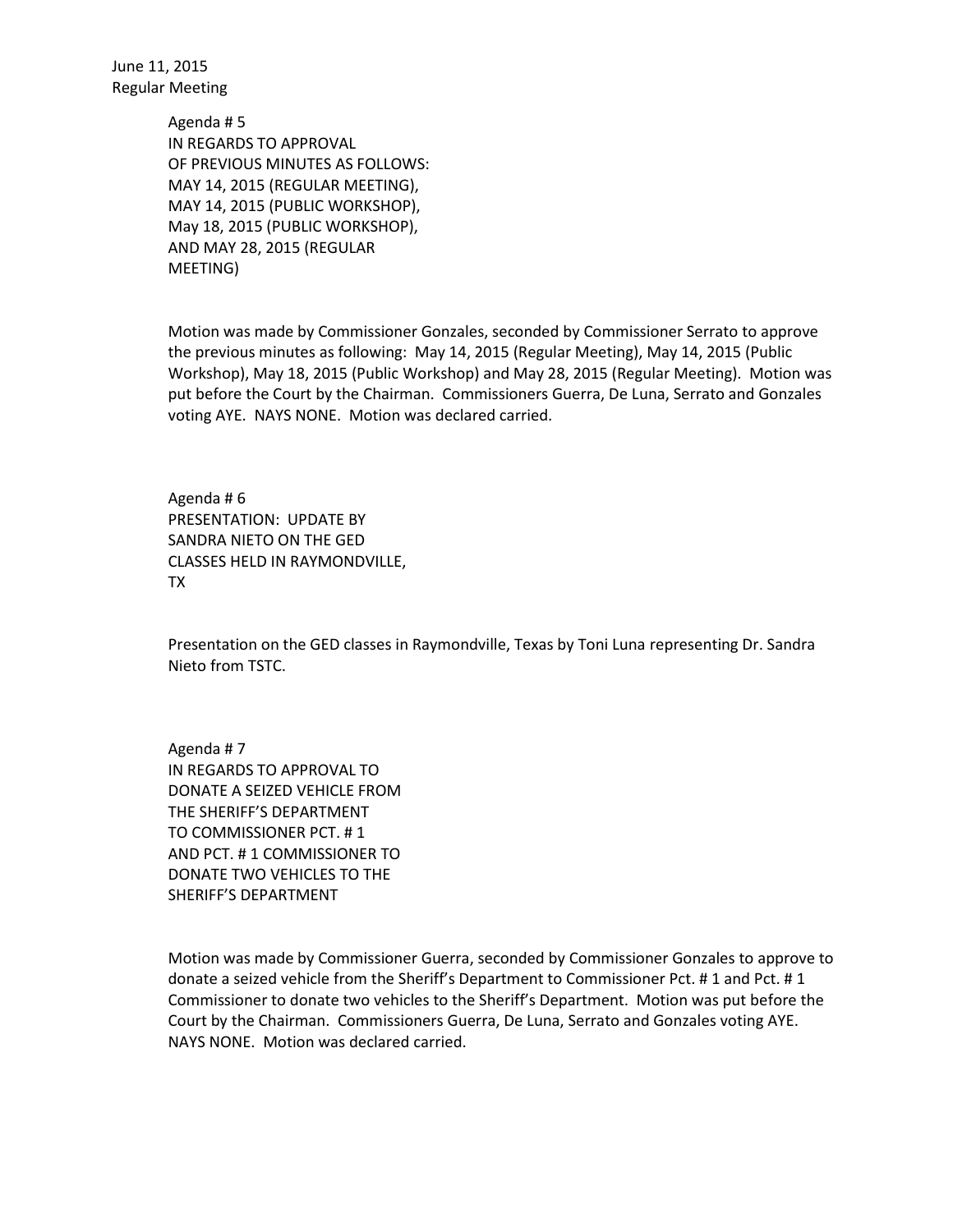> Agenda # 8 IN REGARDS TO APPROVAL TO DONATE A SEIZED VEHICLE FROM THE SHERIFF'S DEPARTMENT COUNTY VEHICLE TO THE WILLACY COUNTY APPRAISAL DISTRICT AND THE APPRAISAL DISTRICT TO DONATE A VEHICLE TO THE SHERIFF'S DEPARTMENT

Motion was made by Commissioner Guerra, seconded by Commissioner De Luna to approve to donate a patrol unit, not a seized vehicle, from the Sheriff's Department to the Willacy County Appraisal District and the Appraisal District to donate a vehicle to the Sheriff's Department. Motion was put before the Court by the Chairman. Commissioners Guerra, De Luna, Serrato and Gonzales voting AYE. NAYS NONE. Motion was declared carried.

Agenda # 9 DISCUSSION AND ACTION TO APPROVE AND MAYBE CREATE A NEW LINE ITEM TO A SOLUTION TO PURCHASE LICENSE PLATES FOR ALL COUNTY VEHICLES. UNDER THE NEW STATE LAW ALL GOVERNMENT VEHICLES WILL PAY A FEE WHEN RENEWING LICENSE PLATES

Motion was made by Commissioner Gonzales, seconded by Commissioner De Luna to authorize the County Auditor and the County Tax Collector to come up with a mechanism to pay for license plates for all county vehicles to comply with the new law. Motion was put before the Court by the Chairman. Commissioners Guerra, De Luna, Serrato and Gonzales voting AYE. NAYS NONE. Motion was declared carried.

Agenda # 10 IN REGARDS TO APPROVAL OF \$500 DONATION TO CASA TO BE PAID OUT OF THE FORFEITURE FUND FOR DRUG SERVICES

Motion was made by Commissioner Guerra, seconded by Commissioner Gonzales to approve a \$500.00 donation to CASA from the forfeiture fund for drug services. Motion was put before the Court by the Chairman. Commissioners Guerra, De Luna, Serrato and Gonzales voting AYE. NAYS NONE. Motion was declared carried.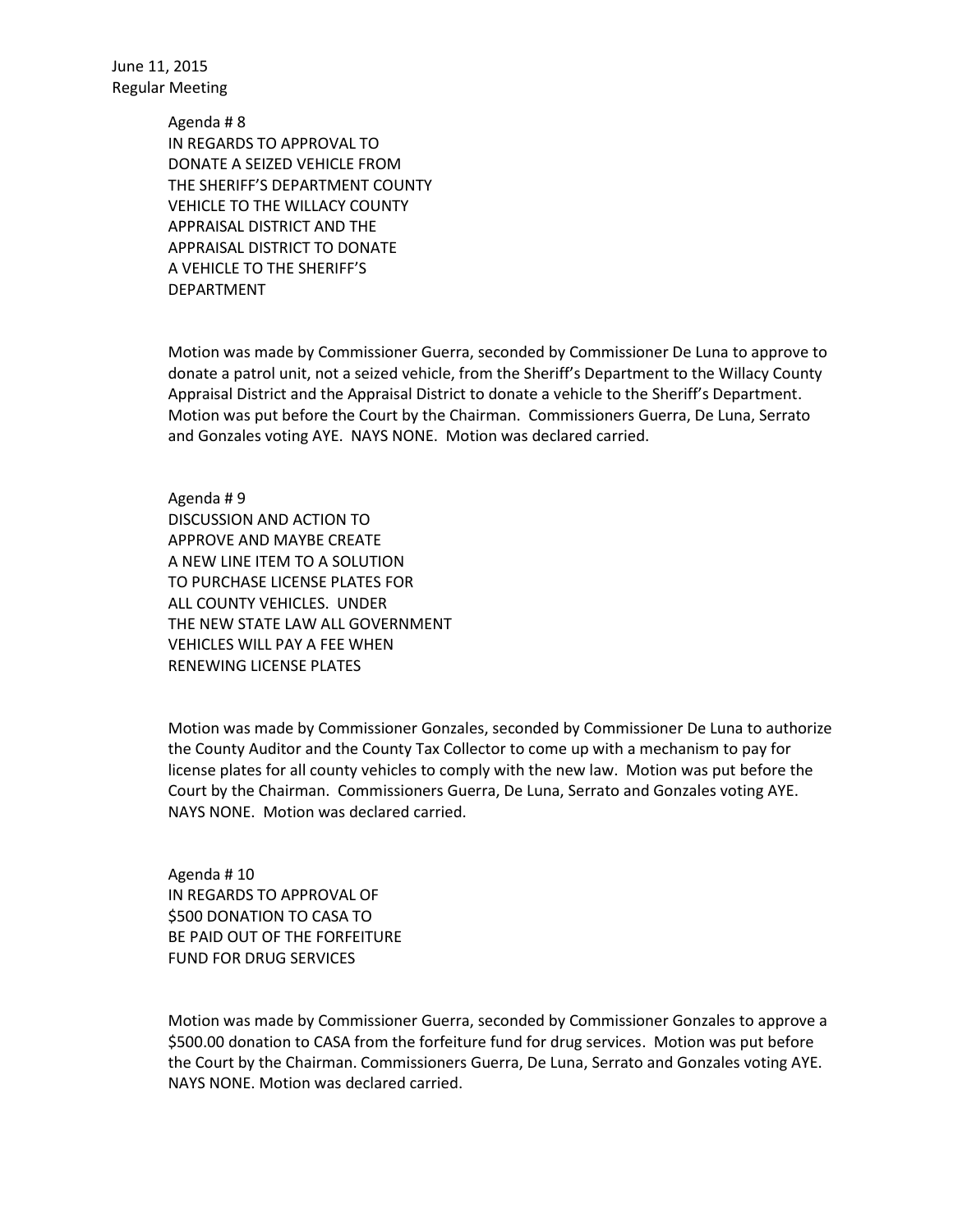> Agenda # 11 DISCUSSION AND CONSIDER RESOLUTION TO APPLY FOR 2015-16 TEXAS CDBG ASSISTANCE UNDER THE COLONIA FUND

Motion was made by Commissioner Serrato, seconded by Commissioner Gonzales to approve resolution to apply for the 2015-16 Texas CDBG assistance under the Colonia Fund. Motion was put before the Court by the Chairman. Commissioners Guerra, De Luna, Serrato and Gonzales voting AYE. NAYS NONE. Motion was declared carried.

Agenda # 12 DISCUSSION AND ACTION TO APPROVE MOU WITH WILLACY COUNTY DRAINAGE DISTRICT # 1 FOR DRAINAGE DITCH IMPROVMENTS

Motion was made by Commissioner Guerra, seconded by Commissioner Gonzales to approve the MOU with Willacy County Drainage District # 1 for drainage ditch improvements. Motion was put before the Court by the Chairman. Commissioners Guerra, De Luna, Serrato and Gonzales voting AYE. NAYS NONE. Motion was declared carried.

Agenda # 13 DISCUSSION AND ACTION ON SANTA MONICA VOLUNTEER FIRE DEPARTMENT IS REQUESTING FUNDING APPROVAL FOR TRAVEL (MILEAGE) AND PER DIEM (MEALS) FOR THE VOLUNTEER FIREFIGHTERS TO ATTEND FIRE SCHOOL IN COLLEGE STATION ON JULY 19-24, 2015

Motion was made by Commissioner Gonzales, seconded by Commissioner Serrato to approve to fund travel and per diem in the amount of \$515.00 from Health and Welfare for two volunteer firefighters to attend fire school in College Station on July 19-24, 2015. Motion was put before the Court by the Chairman. Commissioners Guerra, De Luna, Serrato and Gonzales voting AYE. NAYS NONE. Motion was declared carried.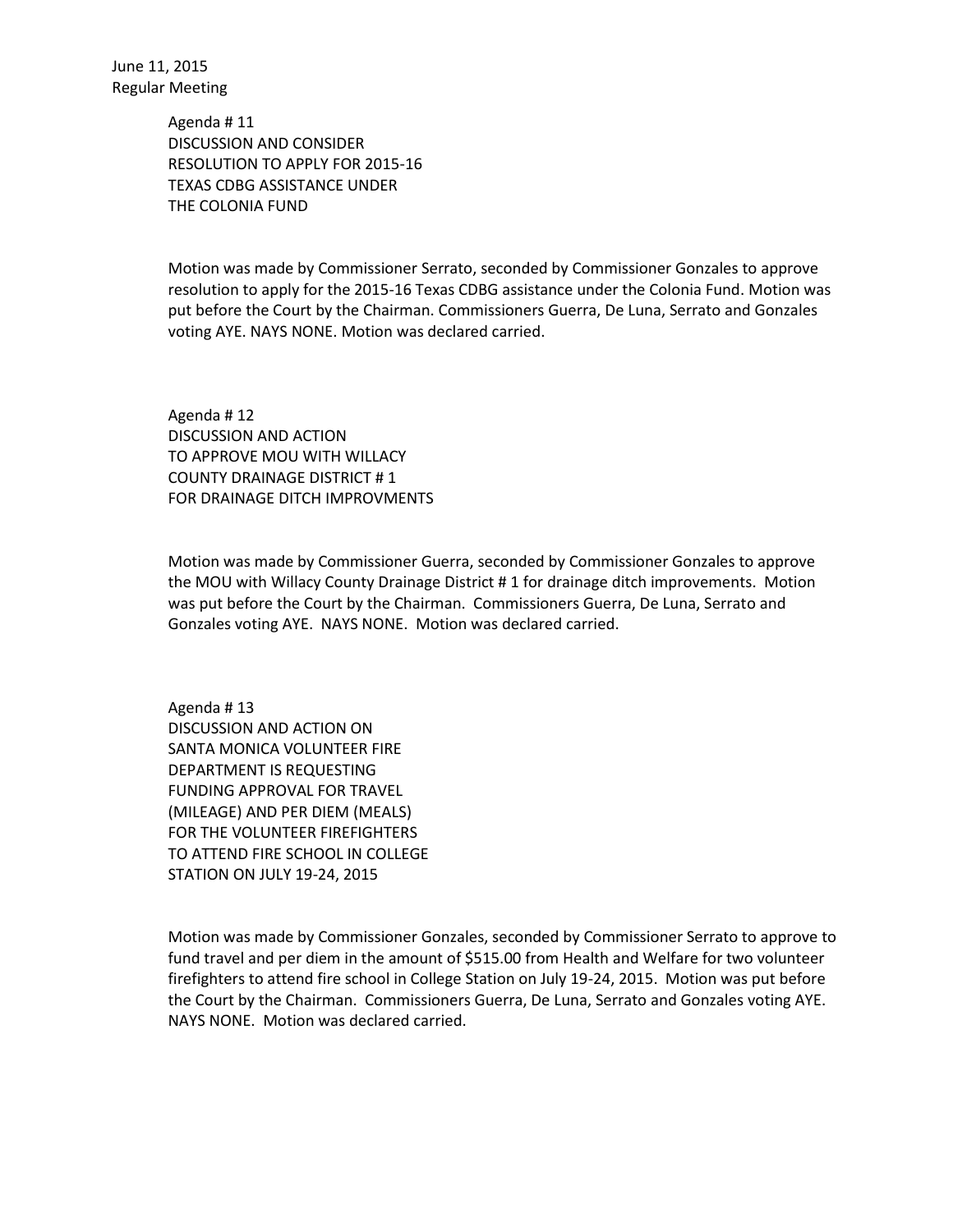> Agenda # 14 DISCUSSION AND ACTION TO REVISE ITEM # 27 FROM THE 2/12/15 COMMISSIONER'S COURT MEETING MINUTES TO SHOW THE CONSTRUCTION CONTRACT AWARD TO JIMMY CLOSNER AND SONS AT \$146,800.00

Motion was made by Commissioner Gonzales, seconded by Commissioner De Luna to revise item # 27 from the 2/12/15 Commissioner's Meeting. Motion was put before the Court by the Chairman. Commissioners Guerra, De Luna, Serrato and Gonzales voting AYE. NAYS NONE. Motion was declared carried.

Agenda # 15 IN REGARDS TO CONSIDER AND APPROVE RESOLUTION AUTHORIZING THE SUBMITTAL OF THE TDHCA HOME SINGLE FAMILY PROGRAM'S RESERVATION SYSTEM PARTICIPANT

Motion was made by Commissioner Gonzales, seconded by Commissioner De Luna to approve resolution authorizing the submittal of the TDHCA Home Single Family Program's Reservation System Participant. Motion was put before the Court by the Chairman. Commissioners Guerra, De Luna, Serrato and Gonzales voting AYE. NAYS NONE. Motion was declared carried.

Agenda # 16 IN REGARDS TO CONSIDER AND AWARD MANAGEMENT SERVICES CONTRACT FOR THE 2015 GLO TEXAS NATIONAL DISASTER RESILIENCE COMPETITION (TNDRC) PROGRAM

Motion was made by Commissioner Gonzales, seconded by Commissioner Guerra to table the item concerning the Award Management Services Contract for the 2015 GLO Texas National Disaster Resilience Competition (TNDRC) Program. Motion was put before the Court by the Chairman. Commissioners Guerra, De Luna, Serrato and Gonzales voting AYE. NAYS NONE. Motion was declared carried.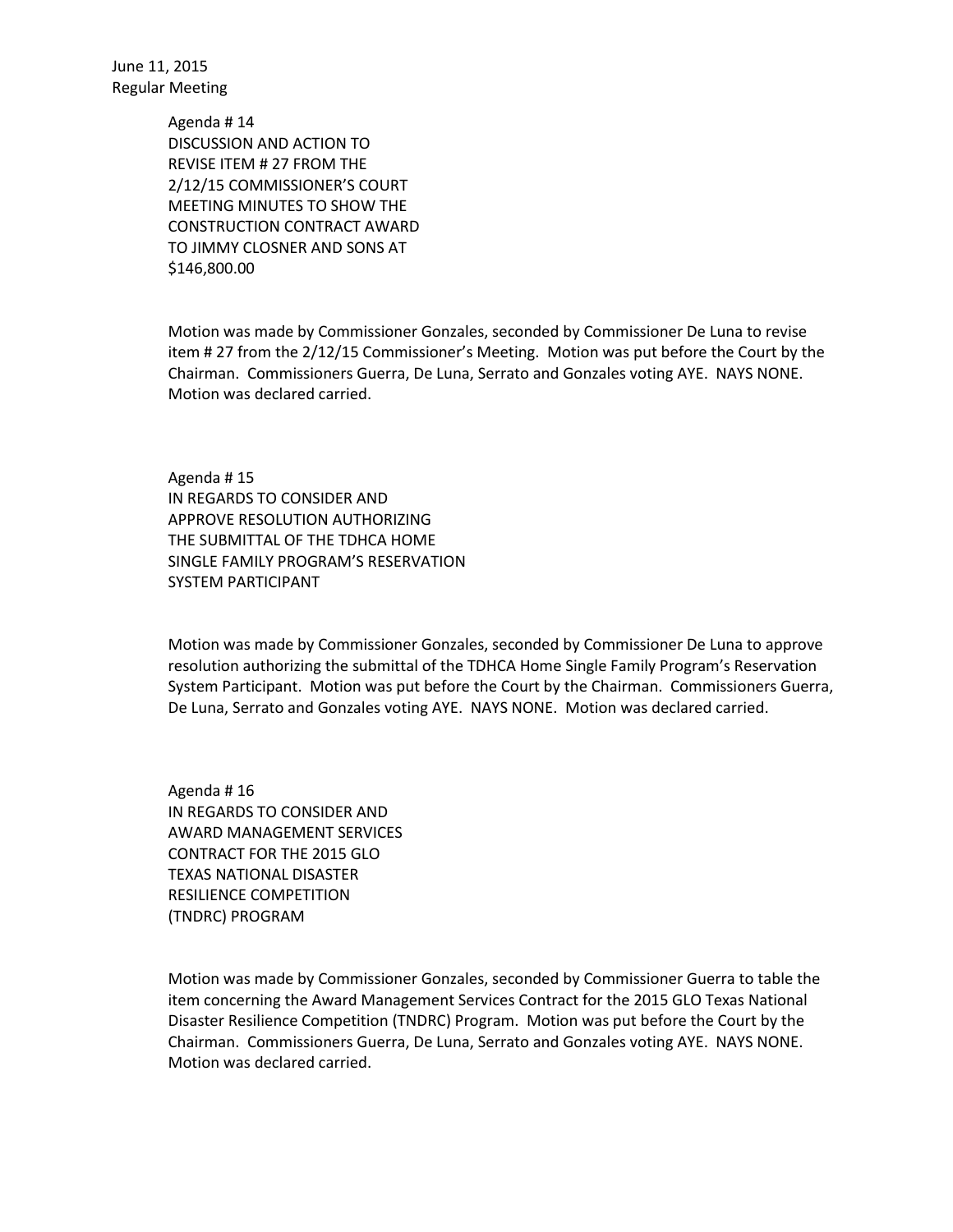> Agenda # 17 IN REGARDS TO APPROVAL OF DISTRICT ATTORNEY'S OFFICE LEASE RENEWAL FOR COPY MACHINE WITH ARCHER BUSINESS SYSTEMS, INC.

Motion was made by Commissioner Guerra, seconded by Commissioner Gonzales to approve the lease renewal for a copy machine with Archer Business Systems, Inc. for the District Attorney's Office. Motion was put before the Court by the Chairman. Commissioners Guerra, De Luna, Serrato and Gonzales voting AYE. NAYS NONE. Motion was declared carried.

Agenda # 18 IN REGARDS TO DISCUSS AND CONSIDER APPROVAL OF THE 2015 COUNTY COMMISSIONERS ANNUAL ROAD CONDITION REPORT

Motion was made by Commissioner Guerra, seconded by Commissioner Serrato to approve the 2015 County Commissioners Annual Road Condition Report. Motion was put before the Court by the Chairman. Commissioners Guerra, De Luna, Serrato and Gonzales voting AYE. NAYS NONE. Motion was declared carried.

Agenda # 19 IN REGARDS TO DISCUSS AND CONSIDER RESOLUTION TO APPOLY FOR 2015-2016 TEXAS COMMUNITY DEVELOPMENT BLOCK GRANT ASSISTANCE UNDER THE COLONIA FUND FOR CONSTRUCTION ACTIVITIES

Motion was made by Commissioner Guerra, seconded by Commissioner Gonzales to approve the resolution to apply for 2015-2016 Texas Community Development Block Grant assistance under the Colonia Fund for construction activities. Motion was put before the Court by the Chairman. Commissioners Guerra, De Luna, Serrato and Gonzales voting AYE. NAYS NONE. Motion was declared carried.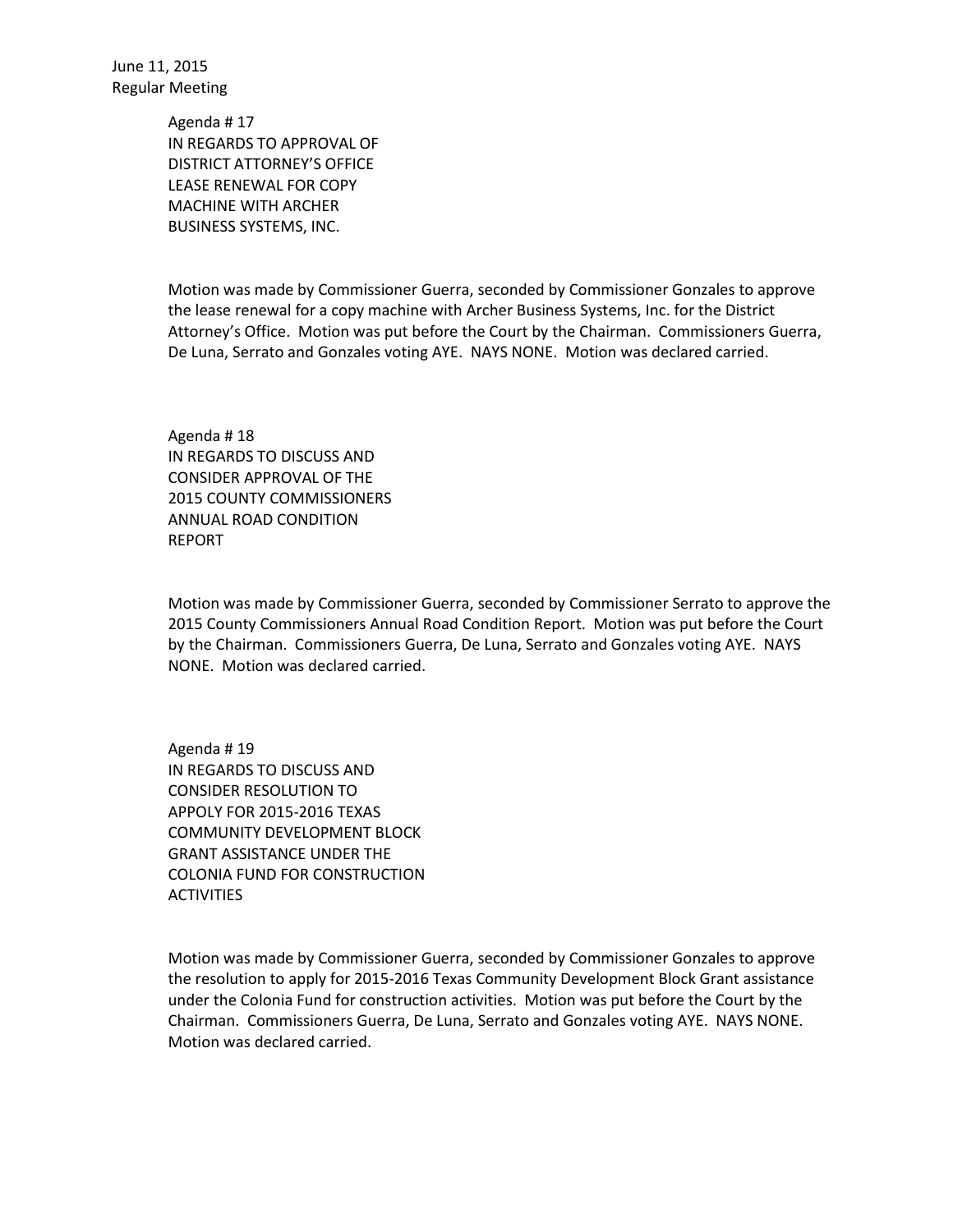> Agenda # 20 IN REGARDS TO CONSIDERATION AND POSSIBLE ACTION TO MODIFY THE HEALTH INSURANCE PLAN TO INCLUDE A DUAL OPTION CHOICE FOR PLAN PARTICIPANTS

Motion was made by Commissioner Gonzales, seconded by Commissioner De Luna to approve the modification to the health insurance plan to include a dual option choice to plan participants. Motion was put before the Court by the Chairman. Commissioners Guerra, De Luna, Serrato and Gonzales voting AYE. NAYS NONE. Motion was declared carried.

Agenda # 21 IN REGARDS TO CONSIDERATION AND POSSIBLE ACTION TO ENTER IN TO A LETTER OF AGREEMENT WITH DOCTOR'S HOSPITAL AT RENAISSANCE TO PROVIDE MEDICAL CARE SERVICES TO WILLACY COUNTY PLAN PARTICIPANTS UTILIZING CLEARLY DEFINED REIMBURSEMENT **SCHEDULES** 

Motion was made by Commissioner Gonzales, seconded by Commissioner De Luna to approve to enter into a Letter of Agreement with Doctor's Hospital at Renaissance to provide medical care services to Willacy County plan participants utilizing clearly defined reimbursements schedules. Motion was put before the Court by the Chairman. Commissioners Guerra, De Luna, Serrato and Gonzales voting AYE. NAYS NONE. Motion was declared carried.

**Commissioner Gonzales left the meeting at 12:00 p.m.**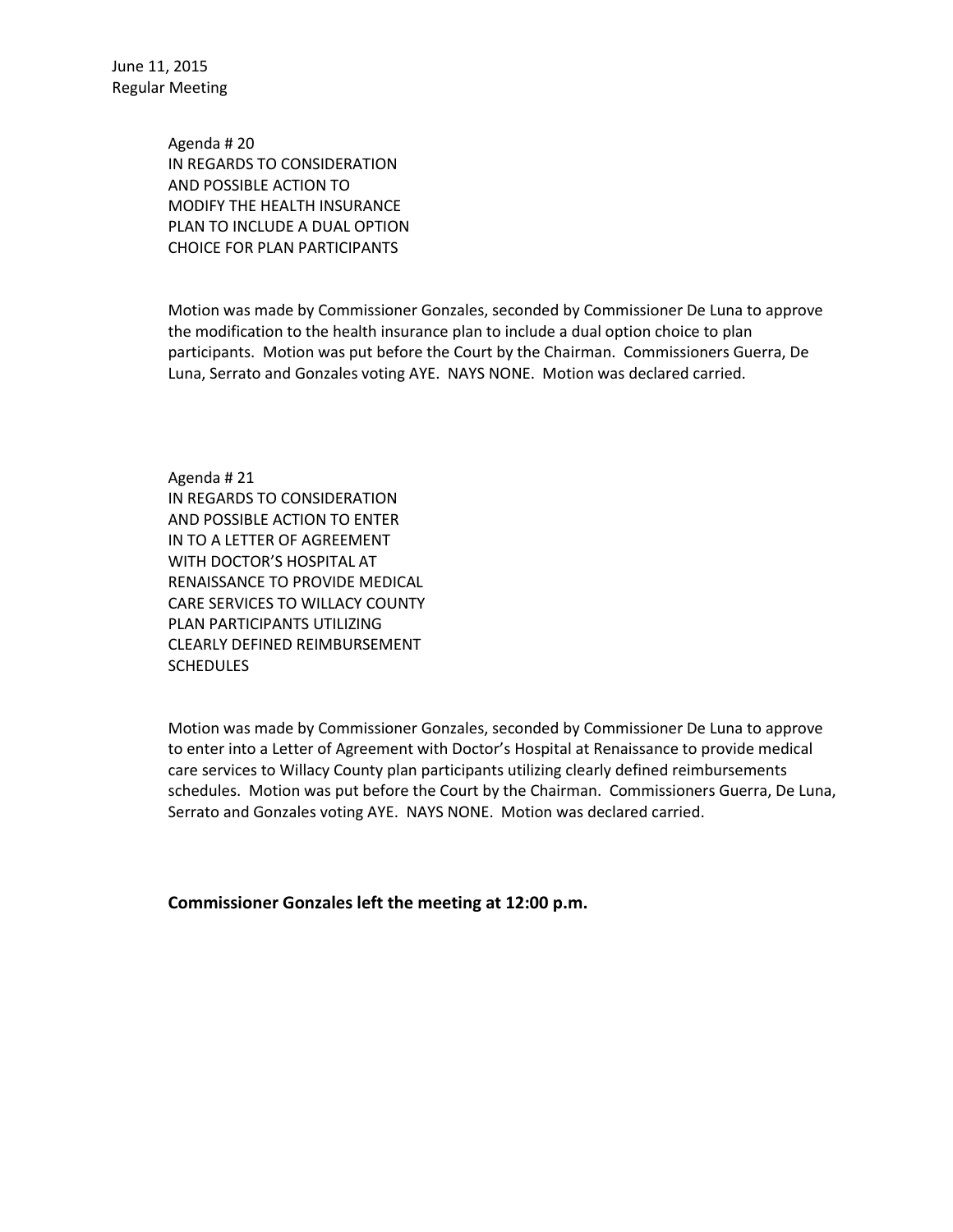> Agenda # 22 DISCUSSION AND ACTION TO APPROVE RENEWAL OF CURRENT ENERGY COMPANY AGREEMENT AND/OR TO ENTER INTO A NEW AGREEMENT WITH ANOTHER ENERGY COMPANY

Motion was made by Commissioner Guerra, seconded by Commissioner De Luna to approve the renewal of current energy company agreement being with Texas General Land Office for three years at .043. Motion was put before the Court by the Chairman. Commissioners Guerra, De Luna and Serrato voting AYE. NAYS NONE. Motion was declared carried.

Agenda # 23 DISCUSSION AND ACTION TO CONTINUE PARTNERSHIP WITH RIO GRANDE VALLEY PARTNERSHIP AND TO CONSIDER ADVERTISING IN THEIR RIO GRANDE VALLEY ECONOMIC DEVELOPMENT GUIDE

Motion was made by Commissioner Guerra, seconded by Commissioner De Luna for approval to continue partnership with Rio Grande Valley Partnership at \$1,050.00 out of the Hotel/Motel Tax for the advertisement. Motion was put before the Court by the Chairman. Commissioners Guerra, De Luna and Serrato voting AYE. NAYS NONE. Motion was declared carried.

Agenda # 24 IN REGARDS TO APPROVAL OF MONTHLY REPORTS

Motion was made by Commissioner Guerra, seconded by Commissioner De Luna for approval of Monthly Reports, as presented. Motion was put before the Court by the Chairman. Commissioners Guerra, De Luna and Serrato voting AYE. NAYS NONE. Motion was declared carried.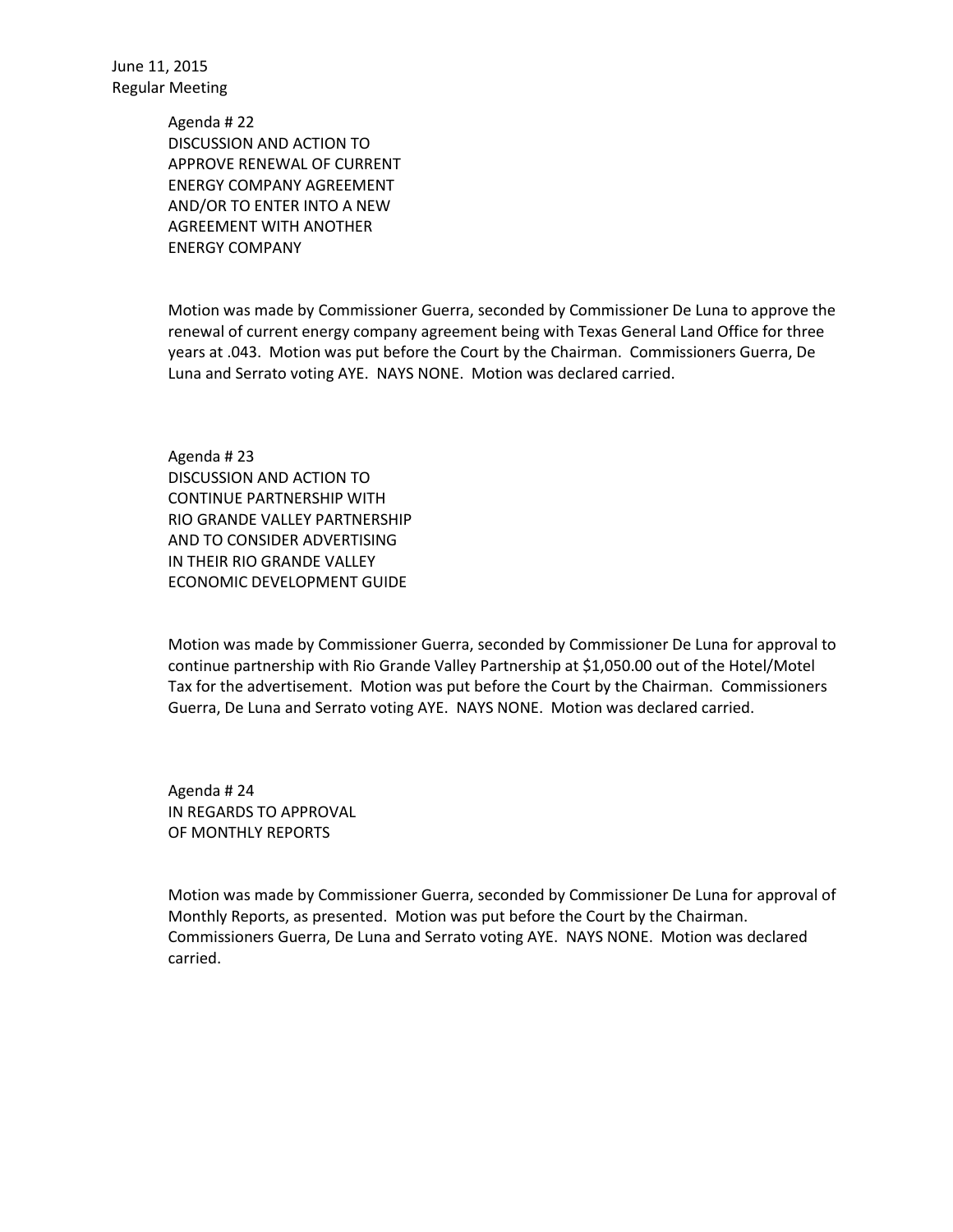Agenda # 25 IN REGARDS TO APPROVAL OF TREASURER'S REPORT

Motion was made by Commissioner Serrato, seconded by Commissioner Guerra for approval of Treasurer's Report, as presented. Motion was put before the Court by the Chairman. Commissioners Guerra, De Luna and Serrato voting AYE. NAYS NONE. Motion was declared carried.

Agenda # 26 IN REGARDS TO APPROVAL OF TAX COLLECTOR'S REPORT

Motion was made by Commissioner Guerra, seconded by Commissioner Serrato for approval of Tax Collector's Report, as presented. Motion was put before the Court by the Chairman. Commissioners Guerra, De Luna and Serrato voting AYE. NAYS NONE. Motion was declared carried.

Agenda # 27 IN REGARDS TO APPROVAL OF CLAIMS

Motion was made by Commissioner Guerra, seconded by Commissioner De Luna for approval of Claims, as presented. Motion was put before the Court by the Chairman. Commissioners Guerra, De Luna and Serrato voting AYE. NAYS NONE. Motion was declared carried.

Agenda # 28 IN REGARDS TO APPROVAL OF BUDGET AMENDMENTS

Motion was made by Commissioner Guerra, seconded by Commissioner Serrato for approval of all Budget Amendments, as presented and with a correction to Pct. 1 Constable to be corrected to include the (-) minus to net to zero -0-. Motion was put before the Court by the Chairman. Commissioners Guerra, De Luna and Serrato voting AYE. NAYS NONE. Motion was declared carried.